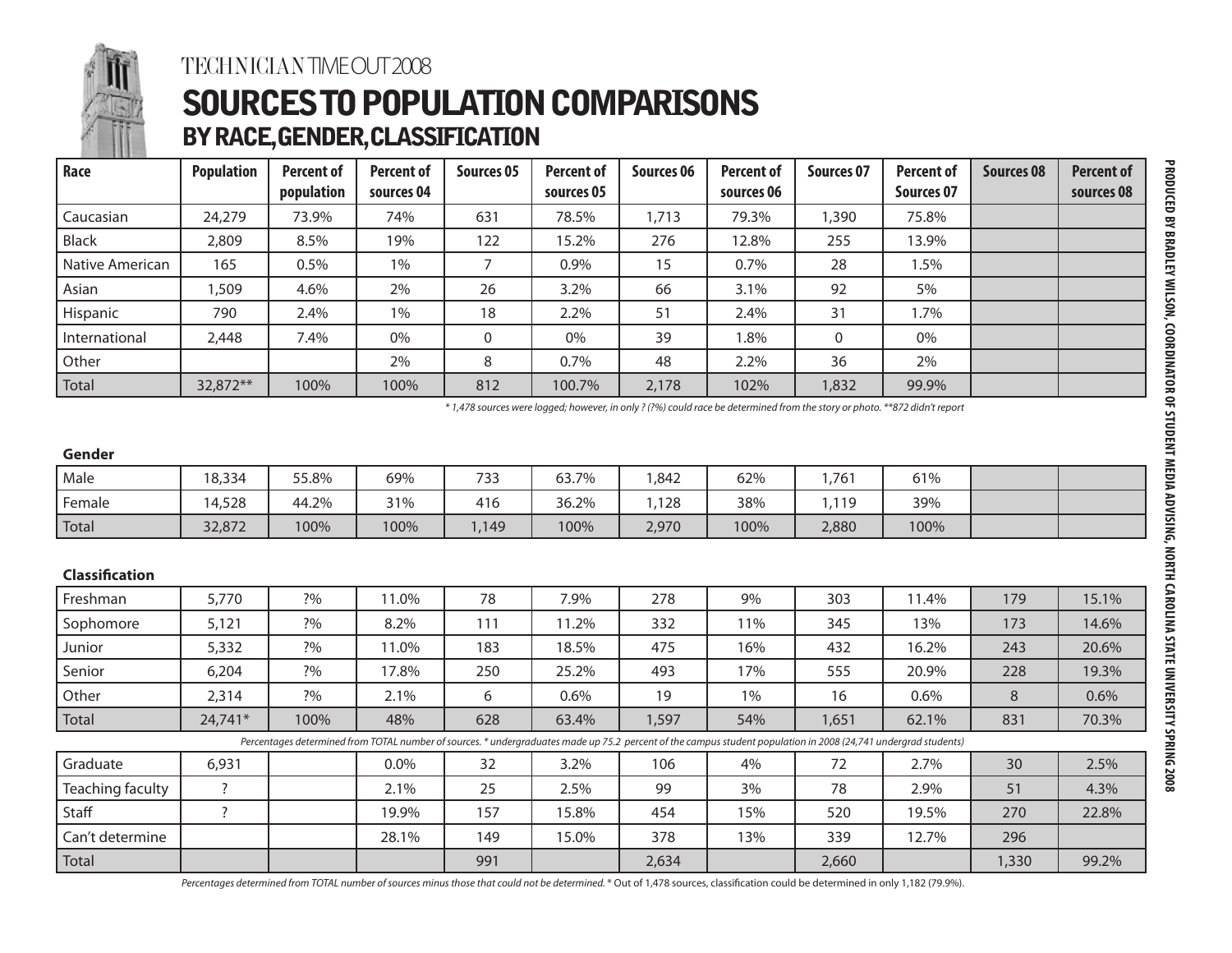

### TECHNICIAN TIME OUT 2008 SOURCES TO POPULATION COMPARISONS BY COLLEGE

| <b>STATE STATE</b><br><b>College</b>                  | <b>Population</b> | <b>Percent of</b><br>population | Sources 05   | <b>Percent of</b><br>sources 05 | Sources 06 | <b>Percent of</b><br>sources 06 | Sources 07 | <b>Percent of</b><br>sources 07 | Sources 08 | <b>Percent of</b><br>sources 08 |
|-------------------------------------------------------|-------------------|---------------------------------|--------------|---------------------------------|------------|---------------------------------|------------|---------------------------------|------------|---------------------------------|
| Agriculture and Life<br>Sciences (CALS)               | 4,949             | 15.6%                           | 68           | 12%                             | 170        | 10%                             | 187        | 13%                             |            |                                 |
| Design                                                | 701               | 2.2%                            | 19           | 3%                              | 57         | 4%                              | 42         | 3%                              |            |                                 |
| Education                                             | 1,698             | 5.3%                            | 17           | 3%                              | 77         | 5%                              | 68         | 5%                              |            |                                 |
| Engineering                                           | 7,833             | 24.6%                           | 108          | 19%                             | 315        | 19%                             | 338        | 23%                             |            |                                 |
| Natural Resources                                     | 1,286             | 4.0%                            | 29           | 5%                              | 70         | 4%                              | 55         | 4%                              |            |                                 |
| Humanities and<br><b>Social Sciences</b><br>(CHASS)   | 4,589             | 14.4%                           | 186          | 33%                             | 440        | 27%                             | 395        | 26%                             |            |                                 |
| Physical and<br><b>Mathmatical Sciences</b><br>(PAMS) | 1,605             | 5.0%                            | 42           | 7%                              | 122        | $8\%$                           | 105        | 7%                              |            |                                 |
| <b>Textiles</b>                                       | 1,008             | 3.2%                            | 13           | 2%                              | 51         | 3%                              | 62         | 4%                              |            |                                 |
| Veterinary Medicine                                   | 392               | 1.2%                            | 3            | 1%                              | 9          | 1%                              | 13         | 1%                              |            |                                 |
| Management                                            | 2,940             | 9.2%                            | 67           | 12%                             | 207        | 13%                             | 162        | 11%                             |            |                                 |
| Lifelong Education                                    | 2,908             | 9.1%                            |              |                                 |            |                                 |            |                                 |            |                                 |
| Undergraduate<br>Academic Programs                    | 1,496             | 4.7%                            | 16           | 3%                              | 70         | 4%                              | 52         | 3%                              |            |                                 |
| Ag Institute                                          | 374               | 1.2%                            |              |                                 |            |                                 |            |                                 |            |                                 |
| Graduate                                              |                   |                                 | $\mathbf{3}$ | 1%                              | 19         | 1%                              | 15         | 1%                              |            |                                 |
| Total                                                 | 31,802            | 100%                            | 571          | 100%                            | 1,625      | 99%                             | 1,494      | 101%                            |            |                                 |

*\* 1,478 sources were logged; however, in only ? (?%) could college be determined from the story or photo.*

#### **METHODOLOGY:**

In October of 2008, students selected random issues of the *Technician* printed within the last 12 months. Using Analysis sheets, they determined the number of sources in a story and cataloged the sources as indicated. University data was obtained for the fall of 2008 through the University's Department of Planning and Analysis: http://www2.acs.ncsu.edu/UPA/enrollmentdata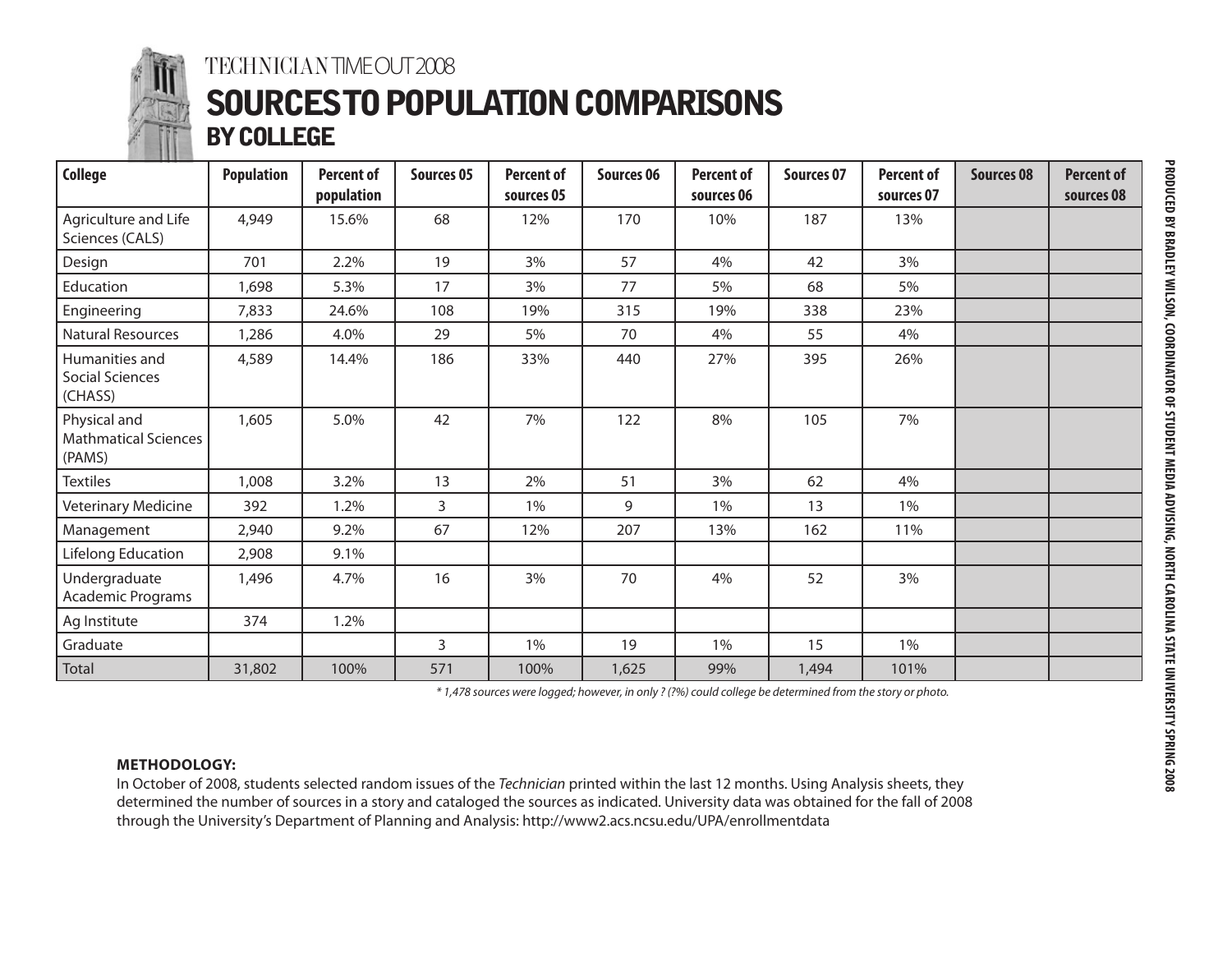### TECHNICIAN TIME OUT 2008

# SOURCES TO POPULATION COMPARISONS BY COLLEGE

#### **RACE**

- 1. Caucasian source percentages are close to matching the population – 74.7 percent of the student population and 75.8 percent of sources used by the paper in 2007, according to our selection.
- 2. Except for Asian and Black racial categories, the order of percentages on our staff mirrors the sources they find. Asian and Black are reversed – Asians are our second-largest racial group on staff, but the third-largest group sourced. Black students are our third-largest group on staff but the second-largest in terms of sourcing and student population.

#### **RECOMMENDATION:**

- **• We need to recruit a more racially diverse staff. The percentage of Caucasians on staff has increased.**
- **• Reporters continue to use a wide variety of sources.**

#### **GENDER**

1. The number of male sources is consistently declining, as number of female sources rise, coming close to mirroring the actual campus population numbers (males had previously been overrepresented by more than 10 percent.) This coincides with our group of females on staff getting consistently larger.

#### **RECOMMENDATION:**

**• Reporters need to continue to use more female sources.**

#### **CLASSIFICATION**

- 1. We have a young staff this year. Representation of seniors on staff over the course of our study has gone from 29 to 19 percent, while the perentage of sophomores has risen from 17 to 32 percent.
- 2. Percentage of faculty sources has remained more or less constant, but non-faculty staff sources have gone up, which inevitably means student sources have gone down.

#### **RECOMMENDATION:**

- **• Reporters need to use more student sources.**
- **• Reporters need to use more freshmen and sophomores as sources.**
- **• Reporters need to use more faculty and less staff as sources. Jon Barnwell and Tom Stafford are consistently over-quoted.**

#### **COLLEGE**

- 1. CHASS continues to be highly overrepresented. 26 percent of our sources are affiliated with CHASS, a college which only makes up 14 percent of the population. 54 percent of our staff comes from CHASS.
- 2. The number of engineering sources has increased, putting them more in line with population (23 percent sourced, up from 19 percent, against an actual population of 24.6 percent). This probably resulted from increased science and tech coverage.
- 3. The ability to determine the major or college affiliation of the source dropped from almost 90 percent last year to just over 50 percent this year indicating we are doing a poor job of identifying our sources.

#### **RECOMMENDATION:**

- **• Writers/editors need to include name, classification and major for all sources.**
- **• Reporters need to use fewer students, faculty and staff in CHASS as sources.**
- **• Reporters need to continue to use CALS student, faculty and staff more as sources.**

#### **SOURCES**

1. The average number of sources per story is holding steady, statistically, at 2.8/article over the last three years.

| Spring 2005 2.70  |  |
|-------------------|--|
| Summer 2005 2.95  |  |
|                   |  |
| Spring 2006  2.53 |  |
| April 2006  2.86  |  |
| Summer 2006 2.84  |  |
|                   |  |
| Spring 2007 2.84  |  |
| Summer 2007 2.25  |  |
|                   |  |

**RECOMMENDATION: Reporters need to strive to use at least three sources per story.**